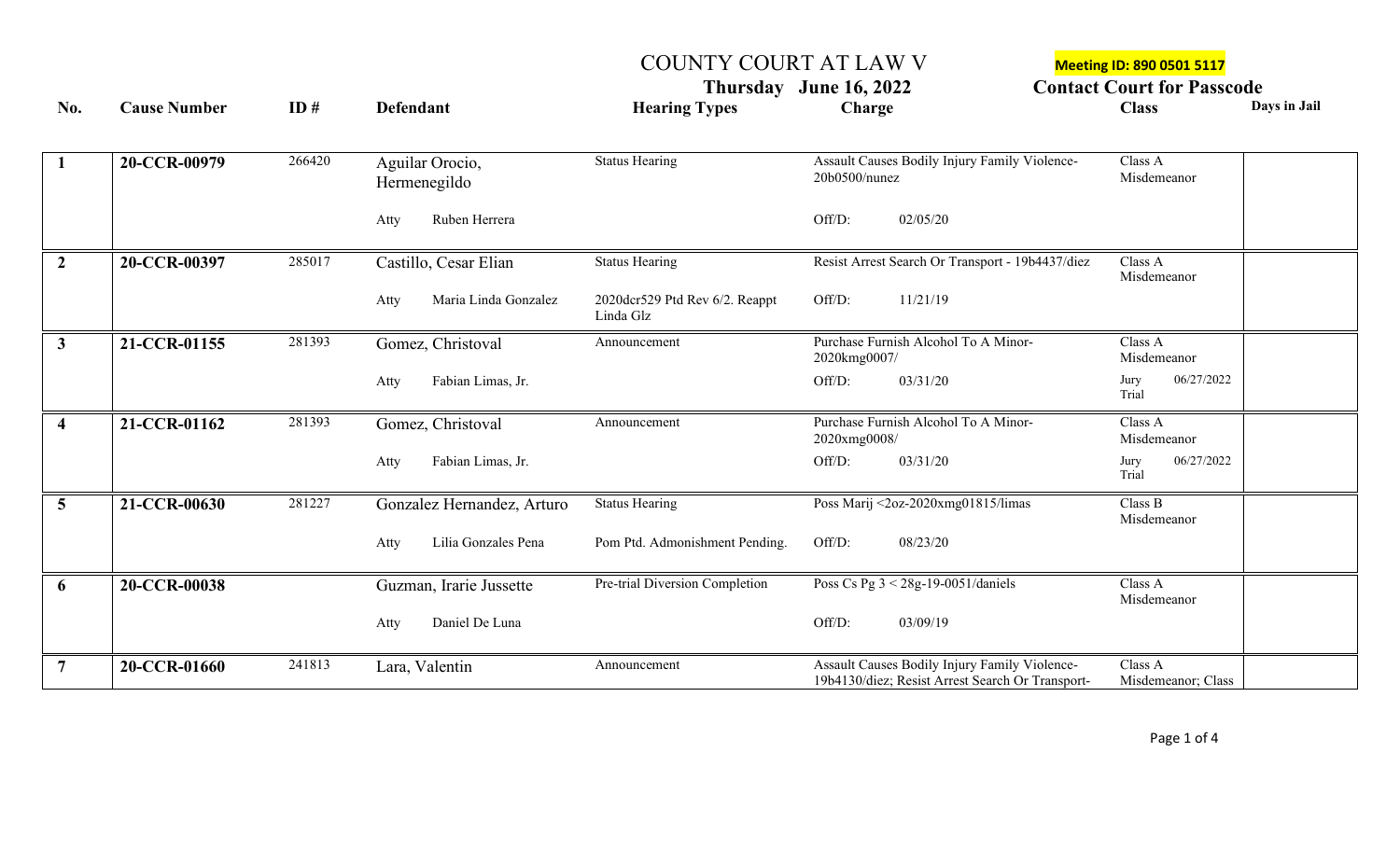COUNTY COURT AT LAW V<br> **COUNTY COURT AT LAW V**<br> **Contact Court for Passe**<br> **Charge Charge Charge Thursday June 16, 2022 Contact Court for Passcode**

| No.       | <b>Cause Number</b> | ID#    | <b>Defendant</b>          | <b>Hearing Types</b>                           | Charge                                                                            | <b>Class</b>                               | Days in Jail |
|-----------|---------------------|--------|---------------------------|------------------------------------------------|-----------------------------------------------------------------------------------|--------------------------------------------|--------------|
|           |                     |        |                           |                                                |                                                                                   |                                            |              |
|           |                     |        |                           |                                                | 19b4131/diez; Assault Causes Bodily<br>Inj19b4133/diez                            | A Misdemeanor;<br>Class A                  |              |
|           |                     |        |                           |                                                |                                                                                   | Misdemeanor                                |              |
|           |                     |        | Micheal P. Trejo<br>Atty  |                                                | Off/D:<br>11/02/19; 11/02/19; 11/02/19                                            | 06/27/2022<br>Jury<br>Trial                |              |
| 8         | 21-CCR-01175        | 281470 | Lopez, Jose Sacramento    | Announcement                                   | Assault Causes Bodily Inj - A-0390-<br>20/cyganiewicz; Assault Causes Bodily Inj- | Class A<br>Misdemeanor; Class              |              |
|           |                     |        |                           |                                                | Additonal Charge/unarrested                                                       | A Misdemeanor                              |              |
|           |                     |        | Enrique C. Juarez<br>Atty |                                                | Off/D:<br>10/04/20; 10/04/20                                                      | 06/27/2022<br>Jury<br>Trial                |              |
| 9         | 21-CCR-00951        | 281703 | Macias, Florencio Saul    | <b>Status Hearing</b>                          | Resist Arrest Search Or Transport -2020xmg2714\                                   | Class A                                    |              |
|           |                     |        |                           |                                                |                                                                                   | Misdemeanor                                |              |
|           |                     |        | Rene De Coss<br>Atty      | 21dcr1036, Evading Arrest, 103rd<br>$6/9$ Plea | 11/13/20<br>Off/D:                                                                |                                            |              |
| <b>10</b> | 21-CCR-03484        | 282990 | Ochoa, Carlos Andreas     | Arraignment Hearing                            | Driving While Intoxicated-2021xmg01145-e.                                         | Class B                                    |              |
|           |                     |        |                           |                                                | Garcia; Poss Marij <2oz-2021xmg01146-e. Garcia                                    | Misdemeanor; Class<br><b>B</b> Misdemeanor |              |
|           |                     |        | Michael Benton<br>Atty    |                                                | 05/01/21; 05/01/21<br>Off/D:                                                      |                                            |              |
|           |                     |        |                           |                                                |                                                                                   |                                            |              |
| <b>11</b> | 21-CCR-00629        | 281226 | Olave, Jesse Edward       | Announcement                                   | Poss Marij <2oz-2020xmg01816/limas                                                | Class B<br>Misdemeanor                     |              |
|           |                     |        | Michael Gonzalez<br>Atty  |                                                | Off/D:<br>08/23/20                                                                | 06/27/2022<br>Jury                         |              |
|           |                     |        |                           |                                                |                                                                                   | Trial                                      |              |
| <b>12</b> | 20-CCR-03492        | 285558 | Ortiz, Diane              | <b>Status Hearing</b>                          | Theft Prop >=\$100<\$750-20b3470/lerma                                            | Class B                                    |              |
|           |                     |        |                           |                                                |                                                                                   | Misdemeanor                                |              |
|           |                     |        | Erin E Gamez<br>Atty      |                                                | Off/D:<br>10/09/20                                                                |                                            |              |
| 13        | 21-CCR-01741        | 285558 | Ortiz, Diane              | <b>Status Hearing</b>                          | Theft Prop >=\$100<\$750/unarrested                                               | Class B                                    |              |
|           |                     |        |                           |                                                |                                                                                   |                                            |              |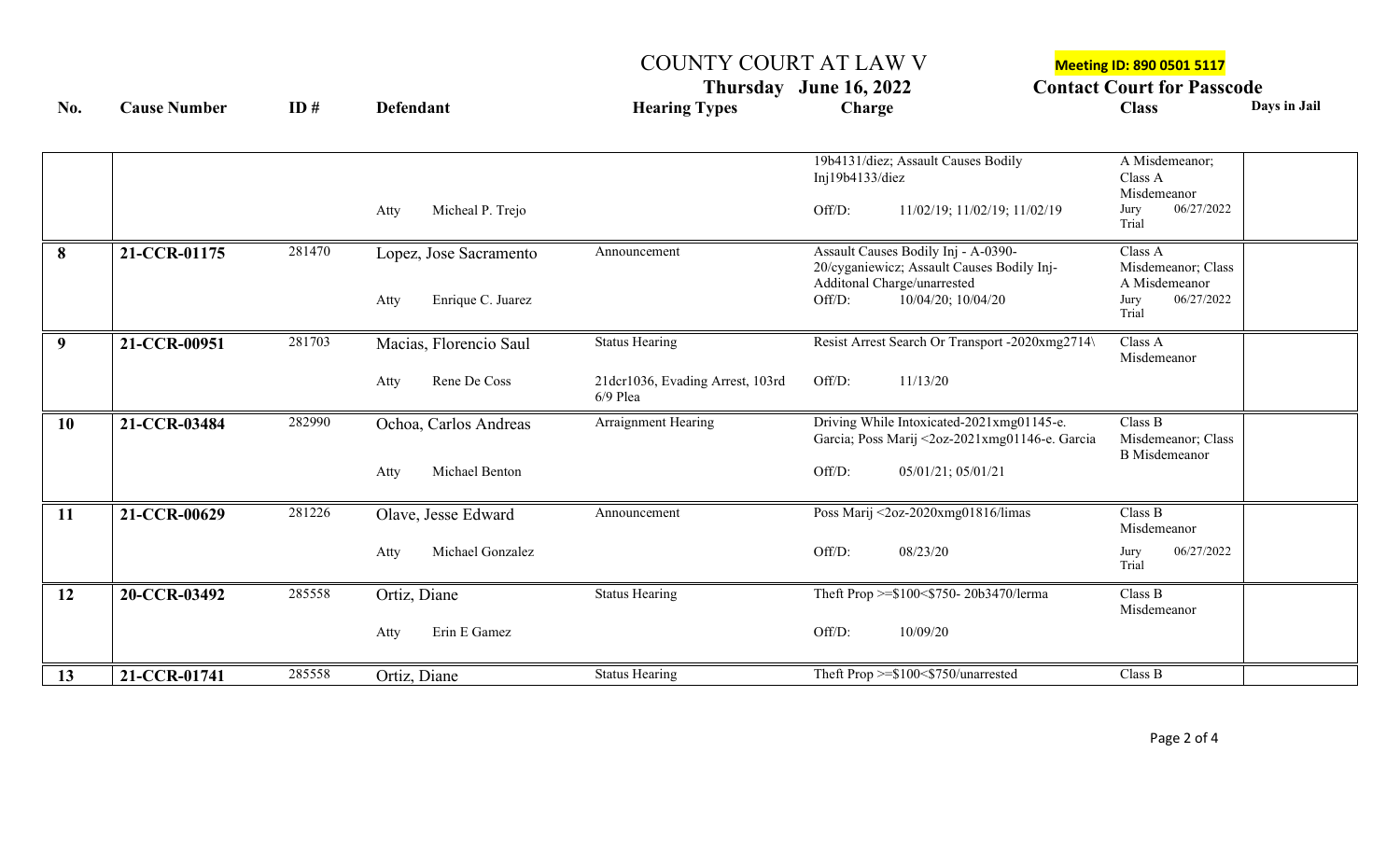## COUNTY COURT AT LAW V Meeting ID: 890 0501 5117

Thursday June 16, 2022 **Contact Court for Passcode**<br>
Charge Class Charge Class Days in Jail **No. Cause Number ID # Defendant Hearing Types Charge Class Days in Jail**

|    |              |        | Erin E Gamez<br>Atty     | Compliance On Bond Surrender For Off/D:<br><b>Unarrested Cases.</b> | 10/10/20                                                                                  | Misdemeanor                        |
|----|--------------|--------|--------------------------|---------------------------------------------------------------------|-------------------------------------------------------------------------------------------|------------------------------------|
| 14 | 21-CCR-01742 | 285558 | Ortiz, Diane             | <b>Status Hearing</b>                                               | Theft Prop >=\$100<\$750-unarrested                                                       | Class B<br>Misdemeanor             |
|    |              |        | Erin E Gamez<br>Atty     |                                                                     | Off/D:<br>10/08/20                                                                        |                                    |
| 15 | 21-CCR-01786 | 285558 | Ortiz, Diane             | <b>Status Hearing</b>                                               | Fraud Destroy Removal Concealment<br>Writing/unarrested                                   | Class A<br>Misdemeanor             |
|    |              |        | Erin E Gamez<br>Atty     |                                                                     | Off/D:<br>10/10/20                                                                        |                                    |
| 16 | 21-CCR-00408 |        | Pacheco, Alejandro       | <b>Status Hearing</b>                                               | Theft Prop >=\$100<\$750-20b1667/flores                                                   | Class B<br>Misdemeanor             |
|    |              |        | Eddie Lucio<br>Atty      | Pending Admonishment                                                | Off/D:<br>05/05/20                                                                        |                                    |
| 17 | 20-CCR-03550 |        | Pacheco, David None      | Ptd Non-compliance Hearing                                          | Reckless Driving-20b1587/diez; Driving While<br>Intoxicated Bac $\ge$ = 0.15-20b1586/diez | Misdemeanor<br>Unassigned; Class A |
|    |              |        | Carlos R Masso<br>Atty   | Reset From 5/10                                                     | Off/D:<br>04/26/20; 04/26/20                                                              | Misdemeanor                        |
| 18 | 21-CCR-00942 | 281531 | Pedraza, Regan Rani      | Announcement                                                        | Driving While Intoxicated-20xmg2304/garcia                                                | Class B<br>Misdemeanor             |
|    |              |        | Fred A. Kowalski<br>Atty |                                                                     | Off/D:<br>10/17/20                                                                        | 06/27/2022<br>Jury<br>Trial        |
| 19 | 21-ccr-00408 |        | Perez, Destiny           | <b>Status Hearing</b>                                               | Theft Prop >=\$100<\$750-20b1668/flores                                                   | Class B<br>Misdemeanor             |
|    |              |        | Eddie Lucio<br>Atty      | Pending Admonishment                                                | Off/D:<br>05/05/20                                                                        |                                    |